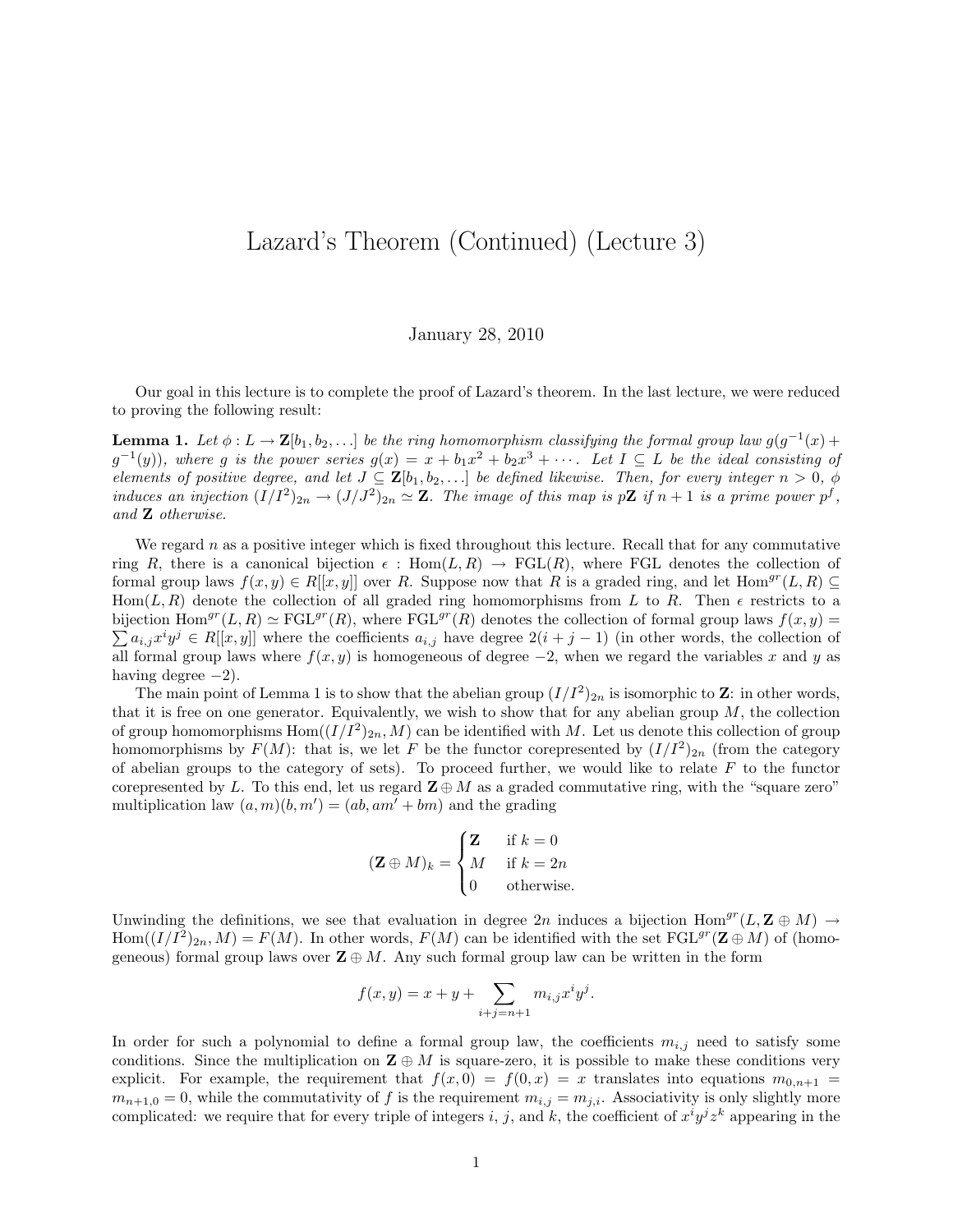expressions  $f(f(x, y), z)$  and  $f(x, f(y, z))$  are the same. This follows immediately from the earlier conditions if i, j, or k is equal to zero. If  $i, j, k > 0$ , then a simple computation (using the fact that  $M^2 = 0$ ) shows that the coefficient in  $f(f(x, y), z)$  is given by  $\binom{i+j}{j}m_{i+j,k}$  if  $i+j+k=n+1$  (and is zero otherwise). Similarly, the relevant coefficient in  $f(x, f(y, z))$  is given by  $\binom{j+k}{j} m_{i,j+k}$ . We can summarize our discussion as follows:

**Lemma 2.** The functor F carries an abelian group M to the collection of all sequences  $\{m_{i,j} \in M\}_{i+j=n+1}$ satisfying the conditions

$$
m_{0,n+1} = m_{n+1,0} = 0 \t m_{i,j} = m_{j,i}
$$

$$
{i+j \choose j} m_{i+j,k} = {j+k \choose j} m_{i,j+k} \text{ if } i,j,k > 0.
$$

We want to understand how to find all solutions to the equations appearing in Lemma 2. We can start by considering the solutions that we get using the homomorphism  $\phi: L \to \mathbf{Z}[b_1, b_2, \ldots]$  appearing in Lemma 1. This homomorphism induces a map  $(I/I^2)_{2n} \to (J/J^2)_{2n} \simeq \mathbb{Z}$ , and therefore gives rise to a map

$$
\lambda: M = \text{Hom}(\mathbf{Z}, M) \to \text{Hom}((J/J^2)_{2n}, M) \to \text{Hom}((I/I^2)_{2n}, M) = F(M).
$$

To understand this map more explicitly, we note that  $M \simeq \text{Hom}((J/J^2)_{2n}, M)$  can be identified with  $\text{Hom}^{gr}(\mathbf{Z}[b_1, b_2, \ldots], \mathbf{Z} \oplus M)$  by assigning to each  $m \in M$  the ring homomorphism  $\psi_m : \mathbf{Z}[b_1, \ldots] \to \mathbf{Z} \oplus M$ which carries  $b_n$  to m and all other  $b_i$  to zero. In this case, the change-of-variable transformation  $g(x)$  =  $x + b_1x^2 + \cdots$  can be written as  $g(x) = x + mx^{n+1}$ . Since  $m^2 = 0$  in  $\mathbb{Z} \oplus M$ , the inverse transformation is simply given by  $g^{-1}(x) = x - mx^{n+1}$ . Then g defines the formal group law

$$
f(x,y) = g(g^{-1}(x) + g^{-1}(y)) = g(x - mx^{n+1} + y - my^{n+1}) = x + y + m((x + y)^{n+1} - x^{n+1} - y^{n+1}).
$$

We conclude that the map  $\lambda : M \to F(M)$  carries an element  $m \in M$  to the sequence  $\{m_{i,j}\}_{i+j=n+1}$  given by

$$
m_{i,j} = \begin{cases} 0 & \text{if } i = 0 \text{ or } j = 0\\ \binom{n+1}{i}m & \text{otherwise.} \end{cases}
$$

These are the "obvious" solutions to the equations of Lemma 2.

But sometimes there are more solutions. For example, if the binomial coefficients  $\{ {n+1 \choose i} \}_{0 \le i \le n+1}$  have greatest common divisor  $d$ , then we can write down another solution given by

$$
m_{i,j} = \begin{cases} 0 & \text{if } i = 0 \text{ or } j = 0\\ \frac{\binom{n+1}{i}}{d}m & \text{otherwise.} \end{cases}
$$

It is therefore of interest to determine d. For this, we will need the following combinatorial fact:

**Lemma 3.** Let  $p$  be a prime number, and suppose that a and b are nonnegative integers with base  $p$  expansions

$$
a = \sum a_i p^i \qquad b = \sum b_i p^i
$$

Then  $\binom{a}{b}$  is congruent to the product  $\prod_{b_i} \binom{a_i}{b_i}$  modulo p.

*Proof.* Let S be a set of size a. We can partition S into subsets  $S_{\alpha}$  whose sizes are powers of p, with exactly  $a_i$  subsets of size  $p^i$ . Regard each  $S_\alpha$  as acted on by the cyclic group  $G_\alpha = \mathbf{Z}/p^i\mathbf{Z}$ . These actions together determine an action of  $G = \prod_{\alpha} G_{\alpha}$  on S. Let T be the collection of all b-element subsets of S, so that  $\binom{a}{b} = |T|$ . The set T is acted on by G. Since G is a p-group, every nontrivial orbit of G has size divisible by p. Thus |T| is congruent modulo p to the cardinality of  $T<sup>G</sup>$ , the set of G-fixed points of T. Note that a G-fixed point of T is a subset  $S_0 \subseteq S$  of cardinality b which is a union of some of the subsets  $S_\alpha$ . There are precisely  $\prod {\binom{a_i}{b_i}}$  ways that these subsets can be chosen.  $\Box$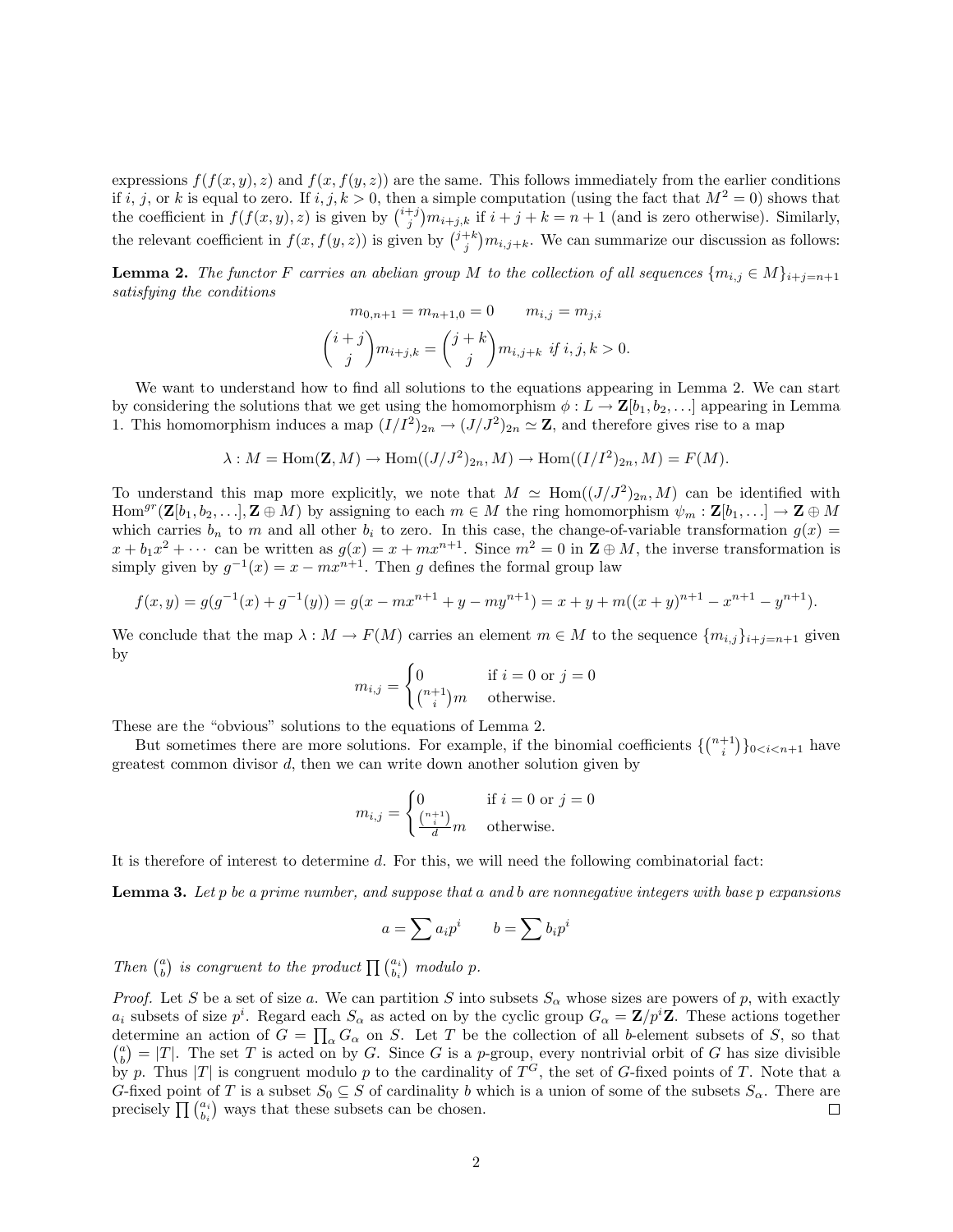**Corollary 4.** Let i and j be nonnegative integers, and let p be a prime number. Then the binomial coefficient  $\binom{i+j}{i}$  is not divisible by p if and only if each digit in the base p expansion of  $i + j$  is at least as large as the corresponding digit of i in base p: in other words, if and only if the sum  $i + j$  can be computed in base p "without carrying".

**Corollary 5.** Let d be the greatest common divisor of the binomial coefficients  $\{ {n+1 \choose i} \}_{0 \le i \le n+1}$ . Then  $d =$  $\int p$  if  $n+1 = p^f$ 1 otherwise.

*Proof.* If  $n + 1$  is not a power of p, then we can nontrivially decompose  $n + 1$  as a sum  $i + j$ , where the sum of i and j is computed in base p without carrying; it follows that  $\binom{n+1}{i}$  is not divisible by p. If  $n+1 = p^f$ , then there is no such decomposition, so that p is a common divisor of  $\{ {n+1 \choose i} \}_{0 \le i \le n+1}$ . To see that it is the greatest common divisor, we note that  $p^2$  does not divide the binomial coefficient  $\binom{p^f}{p^f}$  $\binom{p^J}{p^f-1}.$  $\Box$ 

We let  $\lambda' : M \to F(M)$  be the map which carries  $m \in M$  to the sequence

$$
m_{i,j} = \begin{cases} 0 & \text{if } i = 0 \text{ or } j = 0\\ \frac{\binom{n+1}{i}}{d}m & \text{otherwise.} \end{cases}
$$

We will prove the following:

**Proposition 6.** The map  $\lambda'$  is an isomorphism.

It follows from Proposition 6 that the functor  $F(M)$  is corepesentable by the abelian group **Z**: that is, we get an isomorphism  $(I/I^2)_{2n} \simeq Z$ . Moreover, the map  $\lambda$  factors as a composition

$$
M \xrightarrow{d} M \xrightarrow{\lambda'} F(M),
$$

so that the map

$$
\mathbf{Z} \simeq (I/I^2)_{2n} \to (J/J^2)_{2n} \simeq \mathbf{Z}
$$

is given by multiplication by d. This completes the proof of Lemma 1.

To prove Proposition 6, it suffices to show that  $\lambda'$  induces an isomorphism  $M_{(p)} \to F(M)_{(p)} \simeq F(M_{(p)})$ after localizing at every prime p. In other words, we may assume that M is a  $\mathbf{Z}_{(p)}$ -module.

**Lemma 7.** Let  $\{m_i = m_{i,j}\}_{i+j=n+1}$  be an element of  $F(M)$ . Then:

- (a) If  $m_i = 0$ , then  $m_{n+1-i} = 0$ .
- (b) If  $m_i = 0$  and the sum  $i + j$  is computed in base p without carrying, then  $m_{i+j} = 0$  vanishes.

*Proof.* Assertion (a) follows by symmetry. To prove  $(b)$ , we use the associativity formula

$$
\binom{n+1-i}{j}m_i = \binom{i+j}{j}m_{i+j}.
$$

If  $m_i$  vanishes, then the left hand side vanishes, so (since  $\binom{i+j}{j}$  is not divisible by p, by Corollary 4) we conclude that  $m_{i+j}$  vanishes.  $\Box$ 

Proof of Proposition 6 when  $n + 1 = p^f$ . Let  $\chi : F(M) \to M$  be given by extracting the coefficient  $m_{p^f-1}$ .

Then the composition  $\chi \circ \lambda' : M \to M$  is given by multiplication by  $\frac{\binom{p^f}{p^f-1}}{p}$ , which is not divisible by p. Consequently,  $\chi \circ \lambda'$  is an isomorphism, which proves that  $\lambda'$  is injective. To show that  $\lambda'$  is surjective, it suffices to show that  $\chi$  is injective. Let  $\{m_i\} \in F(M)$  belong to the kernel of  $\chi$ , so that  $m_{p^{f-1}}$  vanishes. Part (b) of Lemma 7 shows that  $m_k$  vanishes for  $p^{f-1} \leq k < p^f$ . Using symmetry, we deduce that  $m_k$  vanishes for all  $0 < k < p<sup>f</sup>$ .  $\Box$